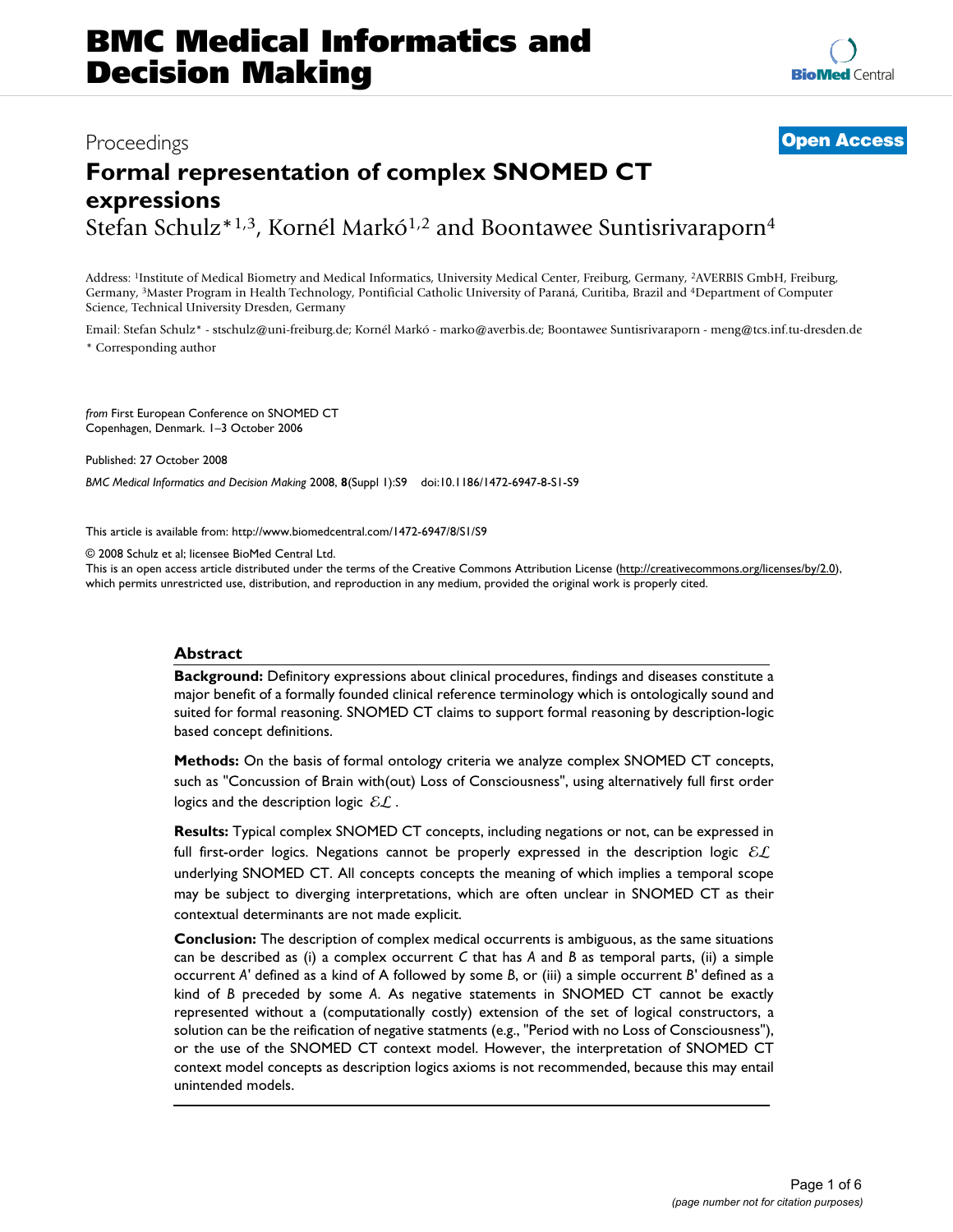# **Introduction**

Improving semantic interoperability by a structured representation of clinical procedures, findings and diseases constitutes the main rationale for the development of clinical terminologies and classification systems. The applicability of a clinical reference terminology such as SNOMED CT is critically coupled to the extent of how it can express the language-independent meaning of complex and often idiosyncratic medical terms in a principled way. Such pre-coordinated terms, which are typical for medical classification systems, should be definable in terms of the primitives provided by the reference terminology.

SNOMED CT (Clinical Terms) is a clinical terminology which was built by merging, restructuring, and enhancing the previous SNOMED version RT (Reference Terminology) with the former UK Read Codes. Already SNOMED RT had claimed to be a "set of concepts and relationships that provides a common reference point for comparison and aggregation of data about the entire health care process" [1,2]. To fulfill this requirement, SNOMED CT contains now (May 2008) over half a million concepts. SNOMED CT relational statements are provided as concept – relation – concept triples. However, there is no clear explanation about what SNOMED CT "concepts" and "relations" exactly stand for. SNOMED CT "concepts", for instance, encompass individuals like *Denmark*, *Greater London*, *Association of Anesthesia Clinical Directors*, etc., and relations are allowed to link both concepts and individuals. We therefore prefer the term "class" wherever categories of individual entities are meant (which constitutes the standard case). Furthermore, we distinguish *specialization* relations which hold between classes (here the subclasssuperclass relation *is-a*) from *instantiation* relations which relate individuals to their categorizing classes, using the instantiation relation **inst**. Moreover, domain-specific relations, such as "associated morphology" or "is part of", are intuitively used to relate individuals. These are to be differentiated from the former two relations and are usually referred to as *roles*. Wherever a role (domain-specific relation) is used in a class definition, it needs to be quantified, as shown below.

# *Logical stipulations*

SNOMED RT and SNOMED CT (partially) follow a formal semantics based on the description logic specification KRSS [3]. The standard semantics of the Krss specification has been enhanced in SNOMED CT to cater for so-called right-identity rules which are shown essentially important for certain part-whole reasoning tasks.

Description logics are a family of decidable fragments of the first-order logic, which have a clean and intuitive syntax (without the need for free variables), cf. [4]. They have become increasingly popular, in particular, by the W3C recommendation of the Semantic Web language OWL-DL [5], several description logic based ontology editors, such as Protégé [6], and description logic reasoners such as CEL and FaCT++ which already proved feasibly useful in classifying SNOMED CT [7]. The description logic  $\mathcal{EL}$  – the underlying logical formalism for the SNOMED CT terminology – provides *conjunctions* and *existential quantifications* which can be conceived as building blocks for complex class descriptions. Conjunctions are most easily to be understood as intersections of sets. For instance, the expression FractureOfBone LegInjury denotes the intersection of all entities belonging to the class FractureOf-Bone with those belonging to the class LegInjury. The resulting class LegFracture therefore contains all injuries which are both leg injuries and bone fractures. To give an example for existential quantification, ∃part-of.Body denotes the class of all entities which are part of some body. The equivalence between a named class *A* and a class description *D* can be asserted into the terminology by using a class definition (denoted by ≡). Such a class definition provides both *necessary* and *sufficient* conditions, specified in terms of *D*, for being qualified as instance of the class *A*, e.g. BodyPart  $\equiv \exists$ part-of.Body. When only necessary conditions are known for a certain named class, a primitive class definition (denoted by the subsumption operator ) can be used instead. The SNOMED CT class definitions are partly primitive, partly fully defined, with a few additional axioms on roles, e.g. part-of is declared transitive.

#### *Ontological stipulations*

According to [8] we subscribe to the ontological upperlevel distinction between *continuants* (also called *endurants*) and *occurrents* (also called *perdurants*). Continuants are characterized as those entities that are wholly present in time, i.e. all their proper parts are present at any time of their existence. Typical continuants are physical objects and spaces, e.g. organisms and anatomical structures. In contrast, occurrents are entities that "happen in time": They extend in time by accumulating different temporal parts, so that, at any time instant *t* at which they exist, only their temporal parts at *t* are present. Typical occurrents are processual entities and events, such as surgical or diagnostic procedures. Whereas there is no doubt that medical prodecures are always occurrents (they have a welldefined beginning and end as temporal parts), diseases and other body phenomena are often ontologically ambiguous. On the one hand, they can be considered as states und thus being categorized as (immaterial) continuants. On the other hand, the focus can be laid on their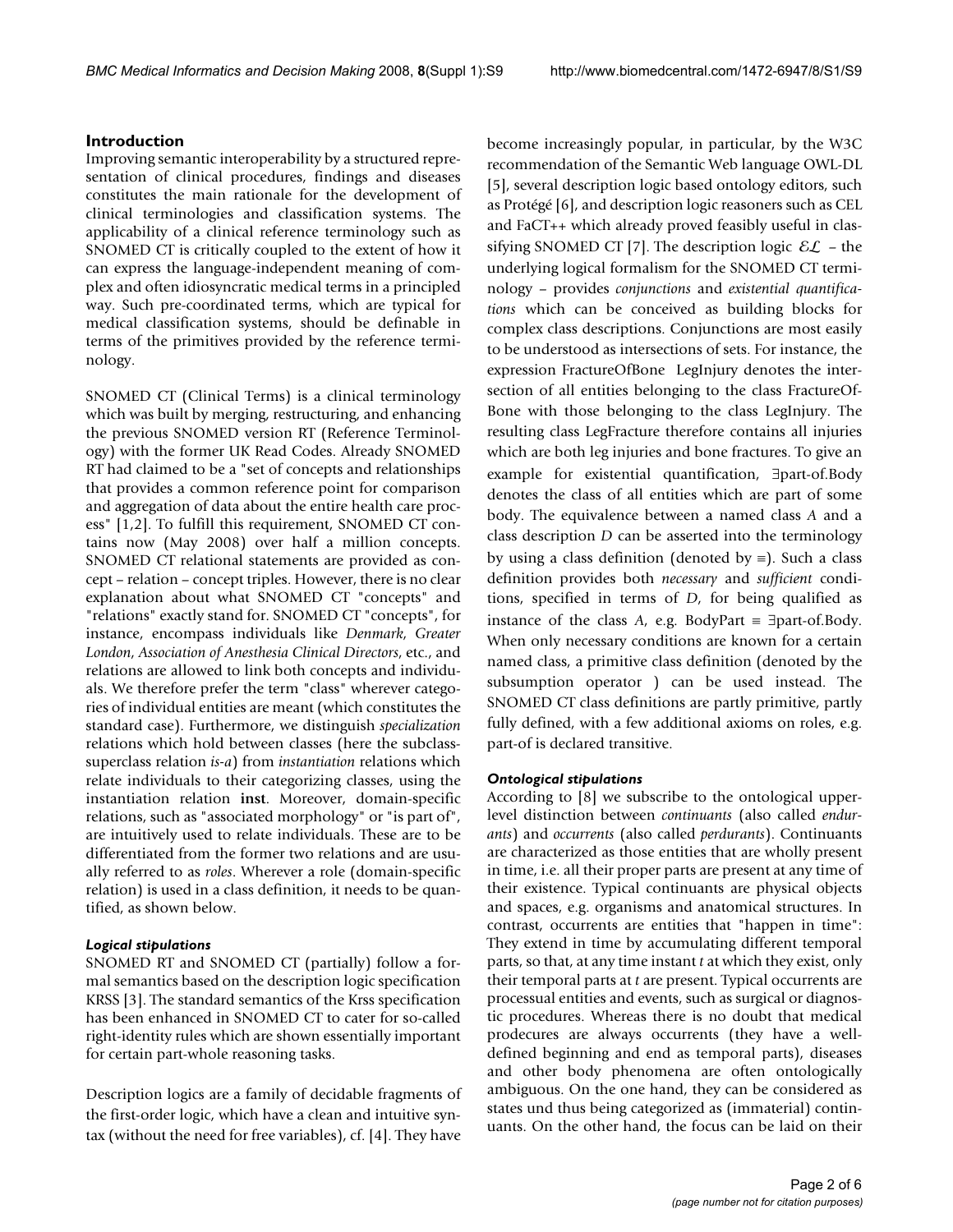temporal course, what characterizes them as occurrents. In this paper, this distinction will be neglected.

In the following we will analyze and discuss the formalization of complex SNOMED CT definitions.

# **Case studies of complex definitions**

Using description logic constructors, SNOMED CT is able to define complex classes which are composed of simpler ones. To this end, the conjoints are grouped in terms of so-called *relationship groups* [9].

Relationship groups had been introduced in order to group attribute-value pairs which are "logically associated with each other" [10]. For example, a "removal of a foreign body from the stomach by gastrotomy" procedure involves the "removal" of a "foreign body" (not of a stomach) and the "incision" of a "stomach" (not of a foreign body). In description logic notation, SNOMED CT uses the symbol rg for relationship groups. It is treated like an existentially quantified role and used for nesting the associated expressions as in:

ExtrOfForeignBodyFromStomachByExcision ≡ ∃rg.(∃ProcedureSite.StomachStructure⊓ ∃Method.IncisionAction)⊓ ∃rg.(∃ProcedureSite.StomachStructure⊓ ∃DirectMorphology.ForeignBody⊓ ∃Method.RemovalAction)

Thus misinterpretations such as "removal of stomach" and "incision of foreign body" can be prevented. As we have recently analyzed in [11], complex medical procedures or findings are characterized by a mereological structure, i.e. they can be described in terms of their (temporal) parts. As a consequence, rg can be considered equivalent to the partitive relation has-part, which would improve the semantic clarity in these cases. The expression ∃rg.(*A B*) ∃rg.(*C D*) is then equivalent to ∃has-part.(*A B*) ∃has-part.(*C D*).

We emphasize that this is a central issue, since complex definitions are frequent in SNOMED CT. Among all active SNOMED CT concepts, approximately 25,000 textual descriptions include one of the words "and", "with", "without". In about one third of these cases, relationship groups are used in the definitions associated.

#### *Complex definitions with implicit time sequences*

Using has-part instead of rg, the representation of the SNOMED CT concept "Extraction of Foreign Body from Stomach by Excision" can be expressed as the following description logic definition:

ExtrOfForeignBodyFromStomachByExcision ≡ ∃has-part.(∃ProcedureSite.StomachStructure⊓ ∃Method.IncisionAction)⊓ ∃has-part.(∃ProcedureSite.StomachStructure⊓ ∃ DirectMorphology.Forei gnBody \* ∃Method.RemovalAction)

According to [11], rg was substituted by has-part for reasons of clarification. Obviously, *Extraction of Foreign Body from Stomach by Excision* can be fairly well represented using the constructors as introduced for SNOMED CT. However, an in-depth ontological analysis reveals that there are hidden assumptions regarding time that are not adequately expressed.

Let us try to express the same kind of state of affairs using first order logics with equalities and inequalities. We here abstract from the above example, using the constants *C* for a complex occurrent (e.g. *Extraction of Foreign Body from Stomach by Excision*) and  $A_1$ ,  $A_2$  for atomic occurrents (e.g. *Incision of Stomach, Removal of Foreign Body from Stomach*). Furthermore, we introduce the instantiation relation inst which relates individuals with classes in a comparable way to the standard translation approach given by the model theoretic semantics of description logics [4]. With the standard translation from a description logic class to a first-order formula, we would not need the inst relation because classes are translated to first-order unary predicates (rather than constants) and individuals correspond to constants populating the corresponding classes. However, we adopt this notation for the purpose of consistency with that in [11]. The relation between an occurrent (medical procedure) and its participating continuants (physical objects or anatomical structures) at a point in time *t* is given by the time-indexed relation has-participant (which denotes the time in which each occurrent begins), according to the specification of foundational relations in bio-medical ontologies introduced by [12]. Finally, *S* stands for the class of anatomical structure which participates in the two subprocesses and Δ*t*<sub>max</sub> for the maximal time which separates the begin of the second from that of the first one.

> $\forall c : \text{inst}(c, C) \leftrightarrow$  $\exists s, t_1, t_2, a_1, a_2:$  $\text{inst}(a_1, A_1) \wedge \text{inst}(a_2, A_2) \wedge \text{inst}(s, S) \wedge$ has-part $(c, a_1) \wedge$  has-part $(c, a_2) \wedge$ has-participant $(a_1, s, t_1) \wedge$ has-participant $(a_2, s, t_2)$   $\wedge$  $t_2 - t_1 \leq \Delta t_{\text{max}}$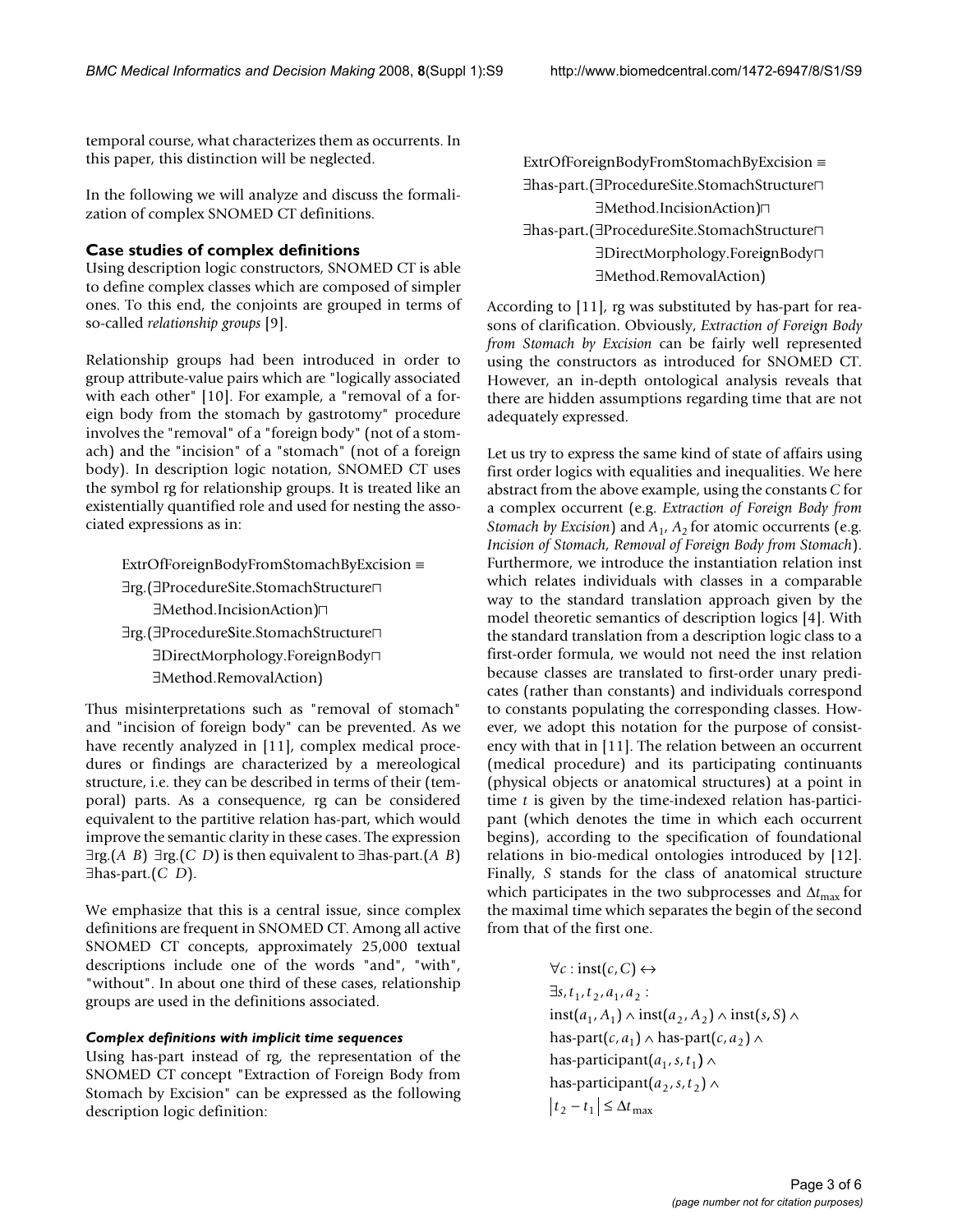This representation is semantically richer insofar as it states that all pairs of subprocesses have the *same* anatomical structure *s* as a participant and that they occur within a pre-defined time interval, e.g. during a hospital stay. In contrast, the description logic representation for this and similar clinical situations would hold true even if there were two different stomachs and also if the two subprocesses were part of two completely different surgical interventions. However, the pragmatics of clinical coding is supposed to prevent such misinterpretations, since the assignment of a clinical code is used to be attributed to a single surgical procedure or a single disease under treatment.

#### *Complex definitions with explicit time sequences*

Let us now analyze a typical complex disease definition, in which a temporal order of the subprocesses is clearly stated such as the SNOMED CT concept "Concussion of brain with loss of consciousness". (Here, interestingly, the original SNOMED CT definition is underspecified, using a primitive class definition () instead of a full one  $(\equiv)$ . Undoubtedly, the given expression fulfills also the sufficient conditions for the class in question.), expressed in description logic as follows:

> BrainConcussionWithLossOfConsciousness ≡ ∃has-lart. (Concussion⊓ ∃FindingSite.BrainTissueStructure)⊓ ∃has-part.LossOfConsciouness

In opposition to the above example, here the sequence of the related events is of utmost importance for correct interpretation. A head injury may be followed by a loss of consciousness, e.g. due to cerebral concussion. The inverse scenario is also possible: a patient loses consciousness (e.g. due to excessive alcohol consumption) and then falls and suffers a head injury. How can we encode this temporal sequence using description logics? Let us propose a modified version of Formula 4 with the help of an irreflexive and transitive relation precedes to relate two occurrents.

BrainConcussionWithLossOfConsciousness <sup>∗</sup> ≡ Concussion⊓ ∃FindingSite.BrainTissueStructure⊓ precedes.LossOfConsciouness ∃

Here we have defined the class of those concussion occurrents characterized by being followed by "loss of consciousness" occurrents (instead of defining a complex occurrent such as in Formula 4). Analogously, one could replace the relation precedes with its inverse follows in order to characterize those cases in which the loss of consciousness has occurred prior to the brain concussion. In principle, there is no reason to give preference to either of these two definitions since the meaning of an expression "*A* with *B*" is ambiguous nevertheless. It can equally be understood as "a kind of *A* which is characterized by being followed by some *B*" or "a composed occurrent consisting of an *A* and a *B*". In principle, combinations are feasible, e.g.

BrainConcussionWithLossOfConsciousness ∗∗ ≡ ∃has-part. (Concussion⊓ ∃FindingSite.BrainTissueStructure⊓ ∃precedes.LossOfConsciouness)⊓ has-part.LossOfConsciouness ∃

Such a definition is, however, affected by the same shortcomings as already discussed with the first example. Firstly, the time interval is not at all specified, and secondly, the definition is also compatible with two separate LossOfConsciousness subprocesses. For the latter problem there is no solution in the description logics used. The first one could pragmatically be tackled by subdividing the temporal relations precedes and follows into two relations which relate to different time intervals. For instance, precedes<sub>curr</sub>/follows<sub>curr</sub> might be introduced do denote the time frame of the current treatment episode, whereas precedes<sub>hist</sub>/follows<sub>hist</sub> would then refer to processes in the context of clinical history only.

Finally, "Brain concussion with loss of consciousness" may only represent a snapshot-like current state of a patient in which no statement about the underlying timedependent processes are made. This is, however, not sufficient for a final diagnosis, for which a more complete characterization of the disorder or trauma should be expected. The description logic representation used in SNOMED CT does not allow for this distinction. Again, first order logics would be required to describe this in the same way as illustrated in Formula 3, introducing time variables.

#### *Complex definitions with exclusions*

Our third and last example is a modification of the one illustrated by Formula 4. "Concussion of Brain WITH NO Loss of Consciousness" is characterized by the fact that a certain condition (here loss of consciousness) does NOT occur. Aware of the fact that a negation operator is not part of the language specification underlying SNOMED CT we formalize this example based on an existing SNOMED CT definition as follows: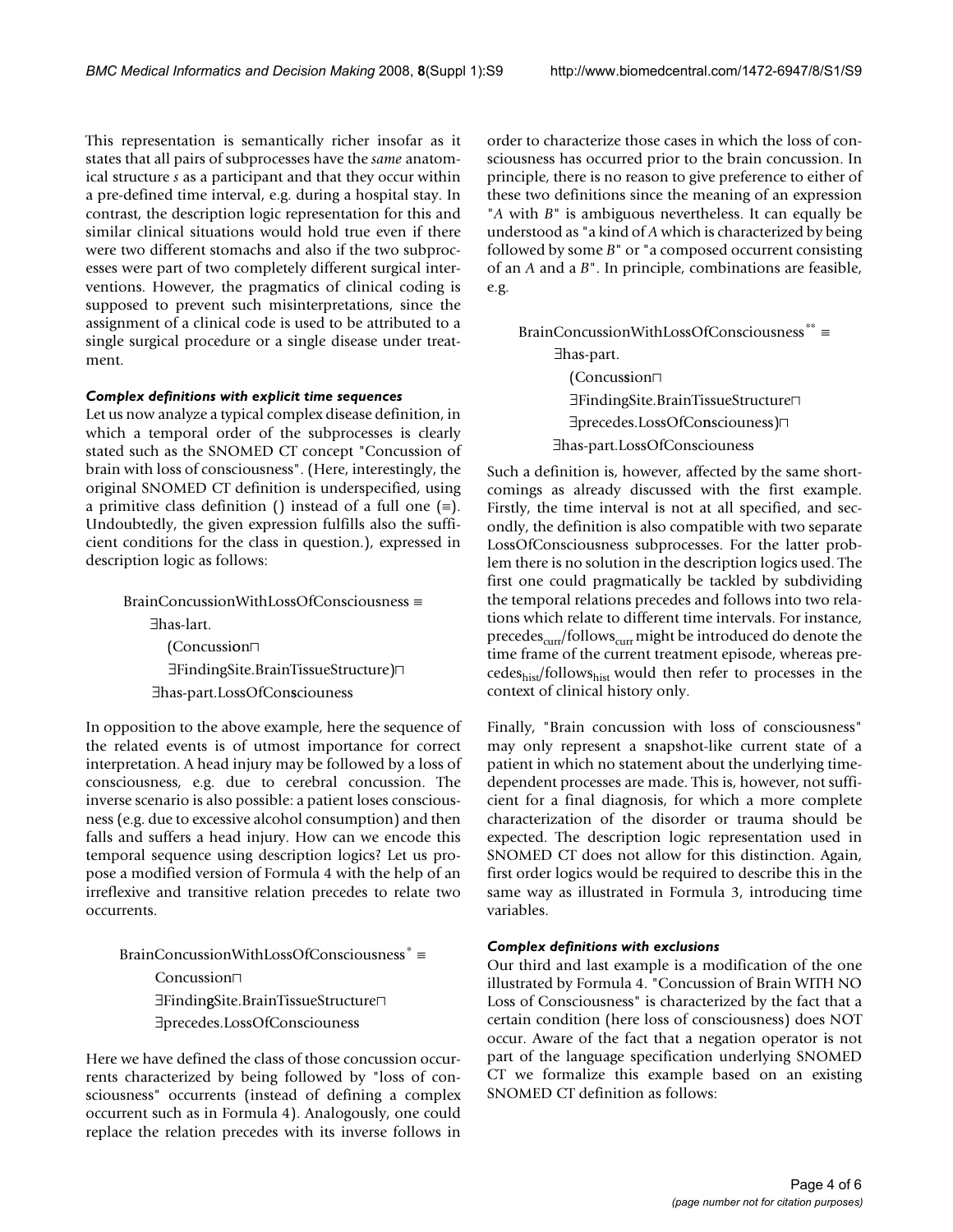BrainConcussionWithNoLossOfConsciousness ≡

∃has-part. (Concussion⊓ ∃FindingSite.BrainTissueStructure)⊓ has-part.Awake ∃

This representation, again, would be sufficient for recording a snapshot-like state of a patient who is – at the moment of examination – awake and has a clinical picture which is compatible with a brain concussion. However, what is more probably meant here – at least if we use this class in order to express a diagnostic statement – is that the patient has suffered a brain concussion at a certain instant in time  $(t_1)$  and that during the whole time interval until the moment of clinical examination  $(t<sub>2</sub>)$  there was no occurrence of loss of consciousness. The problem with the reference to medical conditions such as Awake and LossOfConsciouness is that both may hold true for parts of this time interval. The patient could have stayed awake immediately after the trauma and then have gradually lost consciousness. Abstracting away from the example, we introduce a complex occurrent *C* each instance of which has an atomic subprocess which is an instance of  $A_{1}$ , but no instance of the subprocess  $A_2$ . More precisely: Within a given time interval a patient (an instance of *P*) suffers from a condition of the type  $A_1$  (which has some body structure of type  $S_1$  as participant) without, however, suffering from a condition of the type  $A_2$  located at any  $S_2$  at any time. In the first order logic this can be expressed as follows:

$$
\forall c : \text{inst}(c, C) \leftrightarrow
$$
  
\n
$$
\exists a_1, s_1, s_2, p, t_1 : \text{inst}(a_1, A_1) \land \text{inst}(p, P) \land
$$
  
\n
$$
\text{inst}(s_1, S_1) \land \text{inst}(s_2, S_2) \land \text{has-part}(c, a_1) \land
$$
  
\nhas-part}(p, s\_1) \land \text{has-part}(p, s\_2) \land  
\nhas-participant( $a_1, s_1, t_1$ )  $\land$   
\n
$$
\neg(\exists t, a_2 : t \geq t_1 \land \text{inst}(a_2, A_2) \land
$$
  
\nhas-part(c, a<sub>2</sub>)  $\land$ has-participant( $a_2, s_2, t$ )

This complex situation is definitely beyond the expressivity of the SNOMED CT description logic, and as a consequence, "Concussion of brain with no loss of consciousness" cannot be pre-coordinated (defined) in SNOMED CT as a fully defined class though the sufficient conditions are completely known. A possible way out could be to enhance the description logic with negation (the negation operator is denoted by  $\neg$ ) and put it down in the following way:

BrainConcussionWithNoLossOfConsciousness ≡ ∃has-part. (Concussion⊓ ∃FindingSite.BrainTissueStructure)⊓ ¬∃has-part.LossOfConsciouness

Again, here is nothing stated about the referents of "Brain tissue structure" and "Loss of Consciousness". However, the practical usage of clinical terminologies rules out the interpretation that one occurrent has body parts of different patients as participants.

The introduction of the full negation into the set of allowed constructors for SNOMED CT would seriously jeopardize the usability and scalability of terminological reasoning [13].

Nevertheless, it would be crucial not only for correctly defining numerous complex procedures and diseases but also for correctly mapping clinical classification systems such as ICD-10. Here, many classes have clearly defined exclusions (e.g. the general class "Thrombosis" excludes "Thrombosis in Pregnancy") and logical complements (e.g. the ubiquitous "not elsewhere classified" classes). Such categories cannot be adequately represented without full negation [14].

Reification could be a partial solution to the negation problem: with "*Period with no loss of consciousness*" – replacing the class "*Awake*" from Formula 7 – a class is introduced which paraphrases a negative statement without resorting to explicit negation. This class represents a period in the life of a patient during which a loss of consciousness can be ruled out. Again, there is a hidden assumption, *viz*. that a "Period with no loss of consciousness" exactly starts with the traumatic event and ends with the moment in which the observation was made.

SNOMED CT addresses the negation problem by its context model. Although incomplete in some logical respects, it enables support for negation in the sense of "absence of a condition" and "procedure not done", etc. However, we must be aware that this is placed outside the description logics framework. Ignoring this, we would get erroneous conclusions, such as interpreting "ECG not done – Associated Procedure – Electrocardiographic Procedure" as "∃AssociatedProcedure.ElectrocardiographicProcedure". In this case, the quantifier ∃ would assert the existence of some Electrocardiographic Procedure, which is exactly the contrary of what we want to express. Hence, the interpretation of SNOMED CT context model concepts as description logics axioms is not recommended.